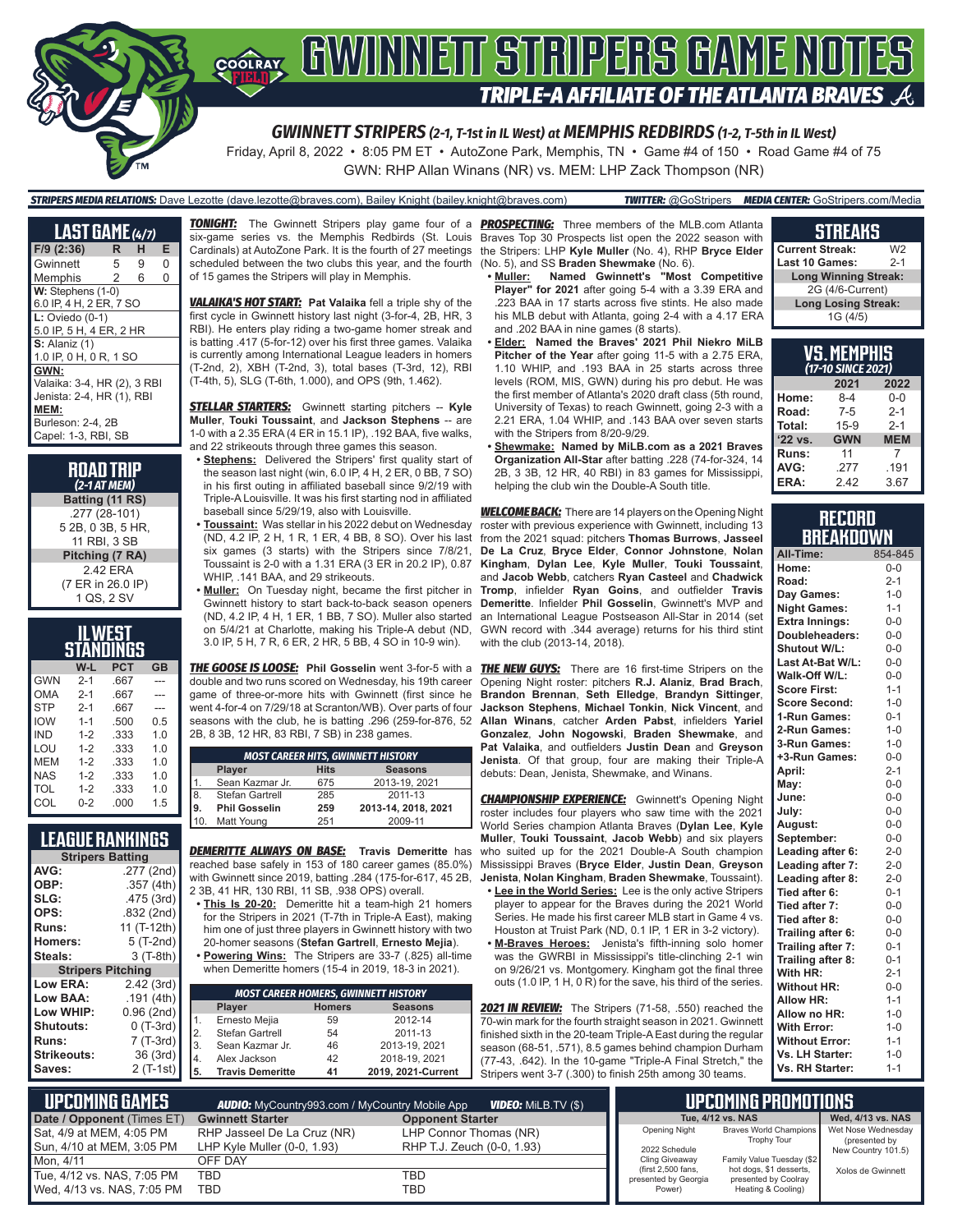# **NOTES, ETC.**



### *FRIDAY, APRIL 8, 2022 AT MEMPHIS*

| <b>MANAGER MATT TUIASOSOPO</b>                                                                                                                                                                                                                                                                                                                                                                                                                                                                                                                                                                                                                                                                                                                                 | <b>VS.2022 OPPONENTS</b>                                                                                                                                                                                                                                                                                                                                                                                                                                                                                                                                                                  |  |  |  |  |  |  |
|----------------------------------------------------------------------------------------------------------------------------------------------------------------------------------------------------------------------------------------------------------------------------------------------------------------------------------------------------------------------------------------------------------------------------------------------------------------------------------------------------------------------------------------------------------------------------------------------------------------------------------------------------------------------------------------------------------------------------------------------------------------|-------------------------------------------------------------------------------------------------------------------------------------------------------------------------------------------------------------------------------------------------------------------------------------------------------------------------------------------------------------------------------------------------------------------------------------------------------------------------------------------------------------------------------------------------------------------------------------------|--|--|--|--|--|--|
| Matt Tuiasosopo enters his second season as the manager of the Stripers in 2022<br>He was named the seventh manager in Gwinnett history on 3/30/21, making him<br>the first former Gwinnett player to manage the club (played OF/1B from 2016-17)<br>In 2021, he guided the Stripers to a 71-58 record (3rd in Triple-A East Southeast<br>Division)  On 5/4/21 at Charlotte, he became the youngest manager in Gwinnett<br>history (34 years, 11 months, 25 days)  From 7/8/21-9/21/21, his Stripers owned<br>the best record in Triple-A Baseball (45-19, .703)  Began his managerial career<br>with Class-A Rome in 2019, earning Atlanta's Bobby Cox Award for Minor League<br>Manager of the Year  Coached at the Braves' Alternate Training Site in 2020. | Home<br><b>Road</b><br><b>Total</b><br>Home<br><b>Road</b><br>Total<br><b>IND</b><br><b>BUF</b><br>$0-0$<br>$0-0$<br>$0-0$<br>$0-0$<br>$0-0$<br>$0-0$<br>LOU<br><b>CLT</b><br>$0-0$<br>$0-0$<br>$0-0$<br>$0-0$<br>$0-0$<br>$0 - 0$<br><b>MEM</b><br>$0-0$<br>$2 - 1$<br>$2 - 1$<br><b>DUR</b><br>$0 - 0$<br>$0-0$<br>$0-0$<br><b>NAS</b><br>$0-0$<br>$0 - 0$<br>$0 - 0$<br><b>JAX</b><br>$0 - 0$<br>$0-0$<br>$0 - 0$<br>LHV<br>$0-0$<br>$0-0$<br>$0-0$<br><b>NOR</b><br>$0-0$<br>$0-0$<br>$0-0$<br><b>WEST</b><br>$0-0$<br>$2 - 1$<br>$2 - 1$<br><b>EAST</b><br>$0 - 0$<br>$0-0$<br>$0-0$ |  |  |  |  |  |  |
| <b>PCT</b><br><b>Playoffs</b><br>Tuiasosopo's Managerial Career<br>W-L<br><b>Games</b><br>With Gwinnett (2 Seasons):<br>73-59<br>132<br>.553<br>0<br>271<br>MiLB Career (3 Seasons):<br>138-133<br>.509<br>0                                                                                                                                                                                                                                                                                                                                                                                                                                                                                                                                                   |                                                                                                                                                                                                                                                                                                                                                                                                                                                                                                                                                                                           |  |  |  |  |  |  |
| EJECTIONS (0)<br>Player/Coach<br>Date/Inning<br><b>Umpire</b>                                                                                                                                                                                                                                                                                                                                                                                                                                                                                                                                                                                                                                                                                                  | LAST AT-BAT WINS (0)<br>The Stripers are 0-0 (.---) in games decided in the last at-bat in 2022.<br>Date/Opponent<br><b>Score</b><br>Game-Winning Play (*=Walk-Off)                                                                                                                                                                                                                                                                                                                                                                                                                       |  |  |  |  |  |  |
| <b>TEAM DEFENSE (T-3RD IN INTERNATIONAL LEAGUE)</b><br><b>PCT</b><br>G<br><b>TC</b><br>PO<br>$\mathsf{A}$<br>E<br><b>DP</b><br><b>TP</b><br>110<br>80<br>29<br>.991<br>3<br>$\mathbf{1}$<br>$\overline{4}$<br>0<br><b>SB</b><br>$\mathsf{cs}$<br><b>PCT</b><br>PB<br><b>Catchers</b><br><b>ATT</b><br>W-L                                                                                                                                                                                                                                                                                                                                                                                                                                                      |                                                                                                                                                                                                                                                                                                                                                                                                                                                                                                                                                                                           |  |  |  |  |  |  |
| Casteel, Ryan<br>$\mathbf{1}$<br>0<br>$\mathbf{1}$<br>.000<br>$\mathbf 0$<br>$1 - 0$<br>Pabst, Arden<br>$\bf 0$<br>0<br>0<br>0<br>$0-0$<br>$\hspace{0.05cm} \ldots$<br>Tromp, Chadwick<br>3<br>0<br>3<br>0<br>.000<br>$1 - 1$<br>$\overline{4}$<br>$\overline{0}$<br>$\overline{0}$<br>Total:<br>4<br>$2 - 1$<br>.000<br><b>Outfield Assists (1):</b><br>Dean $(1)$<br>Pitcher Pickoffs (1):<br>Kingham (1)<br><b>Catcher Pickoffs (0):</b>                                                                                                                                                                                                                                                                                                                    | <b>GWINNETT PLAYERS USED (25 IN 2022)</b><br>Pitchers (14)<br>Position (11)<br>Alaniz, R.J.<br>Casteel, Ryan<br>Brach, Brad<br>Dean, Justin<br>Demeritte, Travis<br>Brennan, Brandon<br>Burrows, Thomas<br>Goins, Ryan<br>Elledge, Seth<br>Gonzalez, Yariel<br>Johnstone, Connor<br>Gosselin, Phil<br>Kingham, Nolan<br>Jenista, Greyson<br>Lee, Dylan<br>Nogowski, John<br>Muller, Kyle<br>Shewmake, Braden<br>Tromp, Chadwick<br>Sittinger, Brandyn<br>Valaika, Pat<br>Stephens, Jackson<br>Tonkin, Michael                                                                             |  |  |  |  |  |  |
| <b>STARTS</b><br><b>By Batting Order</b><br>Gosselin (3)<br>1:<br>2: Goins (2), Valaika (1)<br>3:<br>Demeritte (3)<br>4: Nogowski (3)<br>Valaika (2), Y. Gonzalez (1)<br>5:<br>Shewmake (3)<br>6:<br>Casteel (1), Y. Gonzalez (1), Tromp (1)<br>7:<br>Jenista (2), Tromp (1)<br>8:<br>Dean $(3)$<br>9:<br><b>By Position</b><br>Tromp (2), Casteel (1)<br>C:<br>1B: Nogowski (3)<br>2B: Goins (2), Valaika (1)<br>3B: Y. Gonzalez (1), Gosselin (1), Valaika (1)<br>SS: Shewmake (3)<br>LF: Demeritte (1), Gosselin (1), Jenista (1)                                                                                                                                                                                                                           | Toussaint, Touki<br>Vincent, Nick<br>Italics = Player no longer in Braves organization<br><b>BASS-LANTA</b><br>0 players have played for both Gwinnett and Atlanta in 2022:                                                                                                                                                                                                                                                                                                                                                                                                               |  |  |  |  |  |  |
| CF: Dean(3)<br>RF: Demeritte (2), Jenista (1)<br>DH: Y. Gonzalez (1), Gosselin (1), Valaika (1)                                                                                                                                                                                                                                                                                                                                                                                                                                                                                                                                                                                                                                                                | ATLANTA BRAVES REHAB ASSIGNMENTS (O IN 2022)<br>Injury (IL Date)<br><b>Rehab Dates</b><br>Player                                                                                                                                                                                                                                                                                                                                                                                                                                                                                          |  |  |  |  |  |  |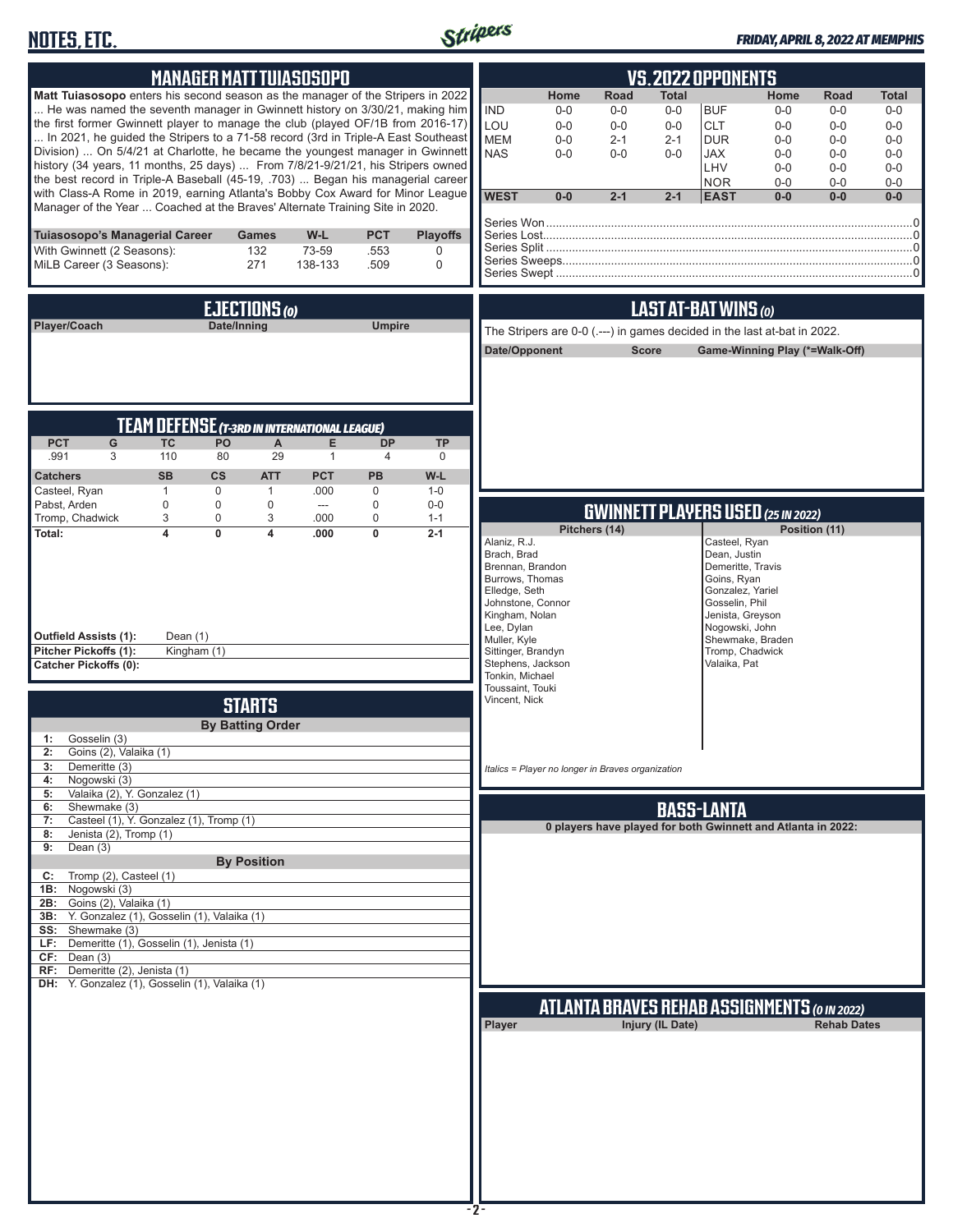# **STARTING PITCHER**



### *FRIDAY, APRIL 8, 2022 AT MEMPHIS*

# **37****Allan Winans**

|      |     | QV ALLAN WINANJ                                  | <b>BIO ON PAGE 92 OF MEDIA GUIDE</b>                                  |
|------|-----|--------------------------------------------------|-----------------------------------------------------------------------|
| B/T: | R/R | <b>BORN:</b> 8/10/95 in Bakersfield, CA (age 26) |                                                                       |
| HT:  | 6-2 |                                                  | <b>ACQUIRED:</b> Selected by the Braves from the New York Mets during |
| WT:  | 185 | the Triple-A phase of the 2021 Rule 5 Draft.     |                                                                       |

*TONIGHT'S START:* **Allan Winans** makes his Triple-A debut for the Stripers in game four of a six-game series at Memphis ... It is his 68th career minor league appearance and first career start ... Is the first Gwinnett player to make his Triple-A debut as a starting pitcher since **Bryce Elder** on 8/20/21 at Louisville ... In 29 career road games in full-season MiLB, is 2-4 with a 1.77 ERA and nine saves ... In 47 career night games in full-season MiLB, is 1-4 with a 2.24 ERA and 12 saves.

*WELCOME ABOARD:* Winans makes his Braves organization debut in 2022 after being selected by Atlanta from the New York Mets in the 2021 Rule 5 Draft (Triple-A phase) ... Over three seasons in the Mets system (2018-19, 2021), he combined to go 3-7 with a 2.64 ERA, 1.01 WHIP, .190 BAA, and 14 saves (14-for-17) in 67 games.

*2022 SPRING TRAINING:* In the first MLB Spring Training stint of his career, Winans appeared in two games for the Braves, going 1-0 with a 1.80 ERA (1 ER in 5.0 IP) ... Allowed just two hits and no walks while striking out six.

*2021 SEASON:* Went 2-3 with a 1.72 ERA, .145 BAA, and three saves (3-for-4) in 26 relief appearances between Advanced-A Brooklyn (12G) and Double-A Binghamton (14G) of the New York Mets organization ... Named a Mets Organization All-Star by MiLB.com ... Posted an ERA under 2.00 in May (1.42 in 5G), Juy (1.32 in 8G), and August (1.98 in 6G) ... Placed on the 7-day Injured List on 9/6 and missed the remainder of the season.

| <b>WINANS' 2022 STATS</b>                                                                          |         |      |      |       |    |   |    |     |       |
|----------------------------------------------------------------------------------------------------|---------|------|------|-------|----|---|----|-----|-------|
| W-L<br><b>HR</b><br><b>BAA</b><br>ER<br>G/GS<br><b>BB</b><br><b>SO</b><br><b>ERA</b><br>ΙP<br>Team |         |      |      |       |    |   |    |     |       |
| Gwinnett (AAA)                                                                                     | $0 - 0$ | 0.00 | 0/0  | 0.0   |    |   |    |     | .000  |
| MiLB Career:                                                                                       | $3 - 7$ | 2.64 | 67/0 | 109.0 | 32 | 6 | 38 | 100 | .190  |
| <b>IMLB Career:</b>                                                                                | 0-0     | - -- | 0/0  | 0.0   |    |   |    |     | $---$ |

| <b>WINANS' 2022 SPLITS (WITH GWINNETT)</b>          |                       |                  |                     |  |  |  |  |  |
|-----------------------------------------------------|-----------------------|------------------|---------------------|--|--|--|--|--|
| 10-0, -.-- ERA (0G)<br>$0-0, - -$ ERA (0G)<br>Road: |                       |                  |                     |  |  |  |  |  |
| Home:<br>Day:<br>Starter:                           | $0-0, - -$ ERA (0G)   | Night:           | $0-0, - -$ ERA (0G) |  |  |  |  |  |
|                                                     | $0-0, - -$ ERA $(0G)$ | <b>Reliever:</b> | 0-0, -.-- ERA (0G)  |  |  |  |  |  |
| Vs. LHB:                                            | .000 BAA, 0 HR        | Vs. RHB:         | .000 BAA, 0 HR      |  |  |  |  |  |

| <b>WINANS VS. MEMPHIS</b> |       |                          |   |           |     |  |    |           |           |    |
|---------------------------|-------|--------------------------|---|-----------|-----|--|----|-----------|-----------|----|
|                           | W-L   | <b>ERA</b>               | G | <b>GS</b> | IP  |  | ER | <b>HR</b> | <b>BB</b> | SO |
| 2022:                     | $0-0$ | $\overline{\phantom{a}}$ |   |           | 0.0 |  |    |           |           |    |
| Career:                   | $0-0$ | --                       |   |           | 0.0 |  |    |           |           |    |

|             | <b>WINANS' HIGHS &amp; LOWS</b> |                                 |  |  |  |  |  |  |  |  |  |
|-------------|---------------------------------|---------------------------------|--|--|--|--|--|--|--|--|--|
|             | <b>Season</b>                   | Career (MiLB and MLB)           |  |  |  |  |  |  |  |  |  |
| IP:         | None                            | 3.2 (6/15/19, COL vs. LEX)      |  |  |  |  |  |  |  |  |  |
| Iso:        | None                            | 5 (8/17/21, BNG @ POR)          |  |  |  |  |  |  |  |  |  |
| BB:         | None                            | 3 (2x, last: 8/4/19, COL @ HAG) |  |  |  |  |  |  |  |  |  |
| Iн.         | None                            | 5 (8/13/18, KNG vs. BLU)        |  |  |  |  |  |  |  |  |  |
| <b>IER:</b> | None                            | 3 (8/20/18, KNG @ GRN)          |  |  |  |  |  |  |  |  |  |
| Low-Hit CG: | None                            | None                            |  |  |  |  |  |  |  |  |  |
| Low-ER CG:  | None                            | None                            |  |  |  |  |  |  |  |  |  |

### *WINANS' CAREER ACCOLADES*

**2021:** MiLB.com New York Mets Organization All-Star.

### *WINANS' 2022 STARTS (ALL LEVELS)*

**Team Date/Opp. Result IP H R ER HR BB SO NP-S Catcher Opp. Starter Final Notes**

| <b>STRIPERS STARTING PITCHERS (3 IN 2022)</b> |         |                        |           |    |         |                               |                            |                                              |  |  |  |  |
|-----------------------------------------------|---------|------------------------|-----------|----|---------|-------------------------------|----------------------------|----------------------------------------------|--|--|--|--|
| <b>Pitcher</b>                                | W-L     | <b>ERA</b>             | <b>GS</b> | QS |         | <b>Team W-L Run Support</b>   | <b>Last Gwinnett Start</b> | <b>Final Line</b>                            |  |  |  |  |
| De La Cruz, Jasseel                           | $0-0$   | $-1$                   |           |    | $0-0$   | $0.00$ RPG $(0$ Tot.)         | N/A                        |                                              |  |  |  |  |
| Elder, Bryce                                  | $0-0$   | $-1 - 1$               |           |    | $0-0$   | $0.00$ RPG $(0$ Tot.)         | N/A                        |                                              |  |  |  |  |
| Muller, Kyle                                  | $0-0$   | 1.93                   |           |    | $0 - 1$ | 1.00 RPG (1 Tot.)             | 4/5 at MEM (ND)            | 4.2 IP, 4 H, 1 R, 1 ER, 1 BB, 7 SO (77p/50s) |  |  |  |  |
| Stephens, Jackson                             | $1 - 0$ | 3.00                   |           |    | 1-0     | 4.00 RPG (4 Tot.)             | 4/7 at MEM (W)             | 6.0 IP, 4 H, 2 R, 2 ER, 0 BB, 7 SO (71p/52s) |  |  |  |  |
| Toussaint, Touki                              | $0-0$   | 1.93                   |           |    | 1-0     | 4.00 RPG (4 Tot.)             | 4/6 at MEM (ND)            | 4.2 IP, 2 H, 1 R, 1 ER, 4 BB, 8 SO (80p/44s) |  |  |  |  |
| Winans, Allan                                 | 0-0     | $\sim$ , $\sim$ $\sim$ |           |    | $0-0$   | $0.00$ RPG $(0 \text{ Tot.})$ | N/A                        |                                              |  |  |  |  |
| Total:                                        | $1-0$   | 2.35                   |           |    | $2 - 1$ | 3.00 RPG (9 Tot.)             |                            |                                              |  |  |  |  |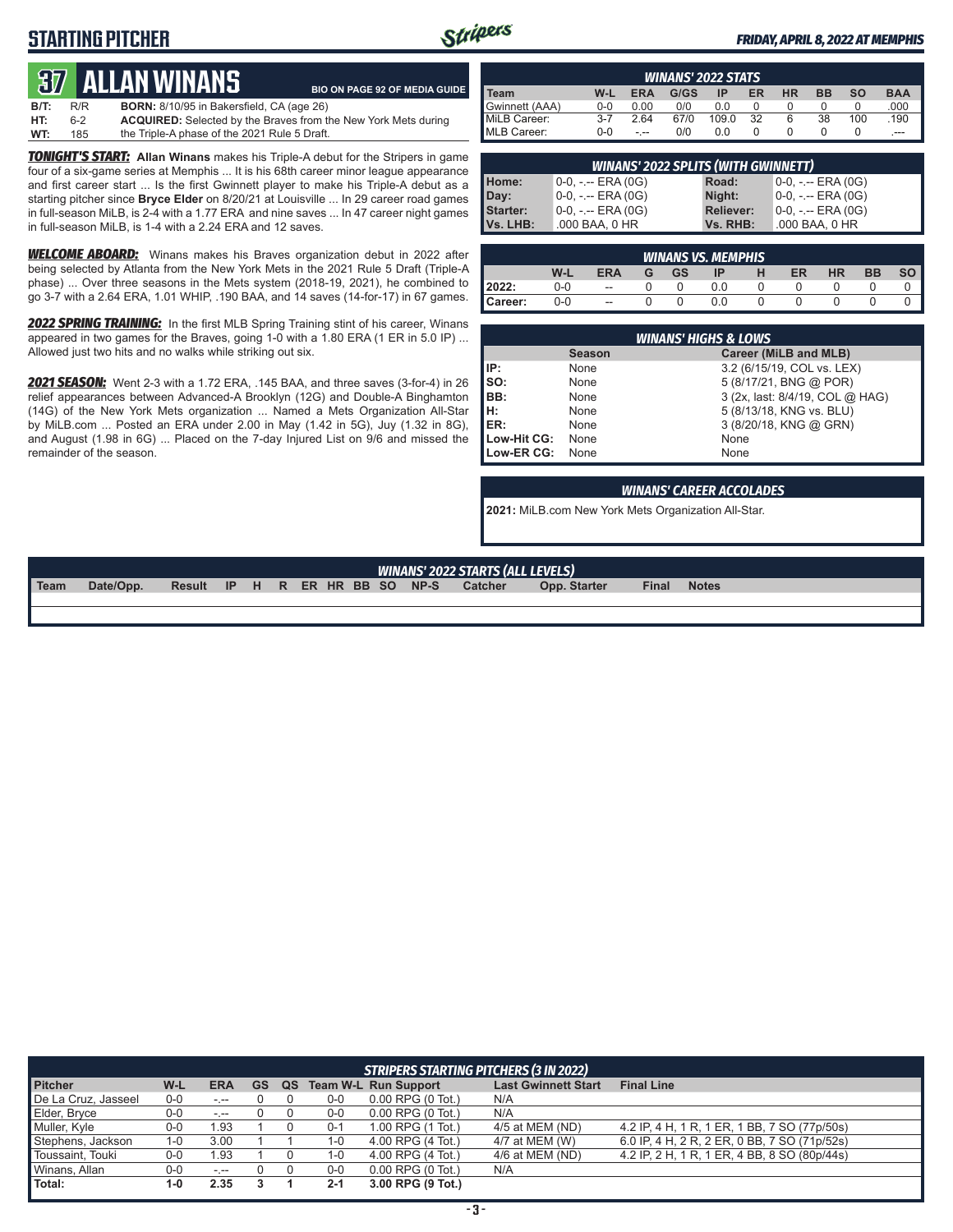## **BULLPEN**



|                   | <b>STRIPERS PITCHING BREAKDOWN</b>                             |            |      |                          |    |           |             |           |            |  |  |  |
|-------------------|----------------------------------------------------------------|------------|------|--------------------------|----|-----------|-------------|-----------|------------|--|--|--|
|                   | W-L                                                            | <b>ERA</b> | ΙP   | R                        | ER | <b>HR</b> | <b>BB</b>   | <b>SO</b> | <b>BAA</b> |  |  |  |
| <b>Starters:</b>  | $1 - 0$                                                        | 2.35       | 15.1 | 4                        | 4  | 0         | 5           | 22        | .192       |  |  |  |
| <b>Relievers:</b> | $1 - 1$                                                        | 2.53       | 10.2 | 3                        | 3  | 2         | 3           | 14        | .189       |  |  |  |
| Total:            | $2 - 1$                                                        | 242        | 26 Q |                          | 7  | 2         | 8           | 36        | .191       |  |  |  |
|                   | <b>Saves/Opp:</b> 2/2 (100.0%) Holds: 5 IR/Scored: 6/0 (00.0%) |            |      |                          |    |           |             |           |            |  |  |  |
|                   | <b>Quality Starts: 1</b>                                       |            |      | <b>Complete Games: 0</b> |    |           | Shutouts: 0 |           |            |  |  |  |

## **32 R.J. ALANIZ** *- RHP - 30 YRS - McALLEN, TX*

*RELIEF W/GWN:*0-0, 0.00 ERA in 1G *START W/GWN:*0-0, -.-- ERA in 0G *GF:*1 *HOLDS:*0 *SAVES:*1/1 *IR/SCORED:*0/0 *SCORELESS STREAK:*1G (1.0 IP)

- *LAST RELIEF:*4/7 at MEM (save, 1.0 IP, 0 H, 0 R, 0 BB, 1 SO)
- **• 2022: 4/7 at MEM:** Earned a save in his Gwinnett debut (1.0 IP, 0 H, 0 R, 1 SO), finishing off a 5-2 win.
- **• 2022 Spring Training:** 0-0, 9.00 ERA, .400 BAA in 1G with Atlanta.
- **• 2021:** Pitched for both Triple-A Louisville (1-3, 3.46 ERA, .286 BAA, 1 SV in 33G) and Cincinnati (0-0, 3.38 ERA, .111 BAA in 3G).
- **• Triple-A Stops:** Prior to joining Gwinnett, has pitched for Toledo (DET) from 2016- 17, Durham (TB) in 2018, Tacoma (SEA) in 2019, and Louisville (CIN) from 2019- 21 ... Was a part of Durham's Governors' Cup championship team in 2018.
- **• MLB Career:** 1-0, 8.35 ERA, .278 BAA, 0 SV in 15G (0 starts) with Seattle (2019) and Cincinnati (2019, 2021).
- **• Acquired:** MiLB FA (3/20/22) ... Originally signed by the Houston Astros as a nondrafted free agent (8/14/09).

# **53 BRAD BRACH** *- RHP - 35 YRS - FREEHOLD, NJ*

*RELIEF W/GWN:*0-0, 0.00 ERA in 1G *START W/GWN:*0-0, -.-- ERA in 0G *GF:*1 *HOLDS:*0 *SAVES:*0/0 *IR/SCORED:*0/0 *SCORELESS STREAK:*1G (1.0 IP) *LAST RELIEF:*4/5 at MEM (1.0 IP, 1 H, 0 R, 0 BB, 1 SO)

- **• 2022 Spring Training:** 1-0, 0.00 ERA, .250 BAA in 1G with Atlanta.
- **• 2021:** In 35G with Cincinnati, was 1-2 with a 6.30 ERA, .254 BAA, and 1 save ... Also logged 8G with Triple-A Louisville (0-0, 0.00 ERA, 0 ER in 8.2 IP, 15 SO).
- **• Triple-A Stops:** Prior to joining Gwinnett, has pitched for Tucson (SD) from 2011- 13, Norfolk (BAL) in 2014, and Louisville (CIN) in 2021.
- **• MLB Career:** 38-29, 3.55 ERA, .232 BAA, 34 SV in 531G (0 starts) with San Diego (2011-13), Baltimore (2014-18), Atlanta (2018), Chicago Cubs (2019), New York Mets (2019-20), and Cincinnati (2021) ... Pitched in the MLB Postseason for Baltimore (2014, 2016) and Atlanta (2018).
- **• Acquired:** MiLB FA (3/19/22) ... Originally the San Diego Padres' 42nd-round pick in 2008 out of Monmouth University (West Long Branch, NJ).

# **57 BRANDON BRENNAN** *- RHP - 30 YRS - MISSION VIEJO, CA*

*RELIEF W/GWN:*0-0, 27.00 ERA in 1G *START W/GWN:*0-0, -.-- ERA in 0G *GF:*0 *HOLDS:*1 *SAVES:*0/0 *IR/SCORED:*0/0 *SCORELESS STREAK:*-1G *LAST RELIEF:*4/6 at MEM (hold, 0.2 IP, 2 H, 2 ER, 2 BB, 1 SO, 1 HR)

- **• 2022 Spring Training:** 0-0, 20.25 ERA, .429 BAA in 2G with Atlanta.
- **• 2021:** Made 32 relief appearances with Triple-A Worcester (Red Sox), going 1-2 with a 5.97 ERA, .293 BAA, and 1 save (1-for-4) ... Also made 1 MLB appearance with Boston, tossing 3.0 scoreless IP on 6/12 vs. Toronto.
- **• Triple-A Stops:** Prior to joining Gwinnett, has pitched for Charlotte (CWS) from 2017-18, Tacoma (SEA) in 2019, and Worcester (BOS) in 2021.
- **• MLB Career:** 3-6, 4.21 ERA, .214 BAA, 0 SV in 55G (0 starts) with Seattle (2019- 20) and Boston (2021).
- **• Acquired:** MiLB FA (3/10/22) ... Originally the Chicago White Sox' 4th-round pick in 2012 out of Orange Coast College (Costa Mesa, CA).

## **49 THOMAS BURROWS** *- LHP - 27 YRS - FLORENCE, AL*

*RELIEF W/GWN:*1-0, 0.00 ERA in 1G *START W/GWN:*0-0, -.-- ERA in 0G *GF:*0 *HOLDS:*0 *SAVES:*0/0 *IR/SCORED:*3/0 *SCORELESS STREAK:*1G (0.1 IP)

- *LAST RELIEF:*4/6 at MEM (win, 0.1 IP, 0 H, 0 R, 0 BB, 1 SO)
- **• GWN Career:** 5-2, 3.54 ERA (33 ER in 84.0 IP), 6 SV in 63G (1 start) since 2019. **• 2022: 4/6 at MEM:** Struck out his lone batter faced (Nolan Gorman), stranding 3 inherited runners and earning his first win of the year.
- **• 2022 Spring Training:** 0-0, 0.00 ERA, .000 BAA in 1G with Atlanta.
- **• 2021:** Spent entire year with Gwinnett, going 3-1 with a 2.64 ERA, .176 BAA, and 0 saves (0-for-1) in 35G (1 start) ... Led team in relief strikeouts (65).
- **• MLB Career:** Has yet to make his Major League debut.
- **• Acquired:** Via trade with Seattle (1/11/17) ... Originally the Seattle Mariners' 4thround pick in 2016 out of the University of Alabama.

|            | <b>PITCHING BY MONTH</b> |            |      |          |    |           |           |           |            |  |  |  |  |
|------------|--------------------------|------------|------|----------|----|-----------|-----------|-----------|------------|--|--|--|--|
|            | W-L                      | <b>ERA</b> | IP   | R        | ER | <b>HR</b> | <b>BB</b> | <b>SO</b> | <b>BAA</b> |  |  |  |  |
| April:     | $2 - 1$                  | 2.42       | 26.0 |          |    | 2         | 8         | 36        | .191       |  |  |  |  |
| May:       | $0-0$                    | - --       | 0.0  | 0        | 0  | 0         | 0         | 0         |            |  |  |  |  |
| June:      | $0 - 0$                  |            | 0.0  | 0        | 0  | 0         | 0         | 0         |            |  |  |  |  |
| July:      | $0 - 0$                  | -.--       | 0.0  | $\Omega$ | 0  | 0         | 0         | 0         |            |  |  |  |  |
| August:    | $0 - 0$                  | -.--       | 0.0  | 0        | 0  | 0         | 0         | 0         | ---        |  |  |  |  |
| September: | $0 - 0$                  | - --       | 0.0  | 0        | 0  | 0         | 0         | 0         | ---        |  |  |  |  |

# **55 SETH ELLEDGE** *- RHP - 25 YRS - DALLAS, TX*

*RELIEF W/GWN:*0-0, 0.00 ERA in 1G *START W/GWN:*0-0, -.-- ERA in 0G

*GF:*0 *HOLDS:*1 *SAVES:*0/0 *IR/SCORED:*0/0 *SCORELESS STREAK:*1G (1.0 IP)

### *LAST RELIEF:*4/7 at MEM (hold, 1.0 IP, 1 H, 0 R, 0 BB, 2 SO)

- **• 2022 Spring Training:** Did not pitch for an MLB team this Spring.
- **• 2021:** Pitched for both Triple-A Memphis (2-2, 6.56 ERA, .299 BAA, 2 SV in 30G) and St. Louis (0-0, 4.63 ERA, .302 BAA, 0 SV in 11G).
- **• Triple-A Stops:** Prior to joining Gwinnett, has pitched for Memphis (STL) from 2019-21 (5-3, 5.66 ERA, .270 BAA, 2 SV in 51G) ... Also appeared for the RedBidrds in the 2018 PCL Playoffs (0-0, 0.00 ERA in 1G).
- **• MLB Career:** 1-0, 4.63 ERA, .282 BAA, 0 SV in 23G with St. Louis (2020-21).
- **• Acquired:** MiLB FA (3/30/22) ... Originally the Seattle Mariners' 4th-round pick in 2017 out of Dallas Baptist University (TX).

## **51 CONNOR JOHNSTONE** *- RHP - 27 YRS - SAN DIEGO, CA*

|       | <b>RELIEF W/GWN: 0-0, 0.00 ERA in 1G</b> | <b>START W/GWN: <math>0-0</math>, -.-- ERA in OG</b>                  |
|-------|------------------------------------------|-----------------------------------------------------------------------|
| GF: 0 |                                          | HOLDS: 1 SAVES: 0/0 IR/SCORED: 0/0 SCORELESS STREAK: 1G (1.0 IP)      |
|       |                                          | <b>LAST RELIEF:</b> $4/7$ at MEM (hold, 1.0 IP, 1 H, 0 R, 1 BB, 1 SO) |

- **• GWN Career:** 7-8, 4.75 ERA (58 ER in 110.0 IP), 0 SV in 46G since 2018 ... Of his 20 career Triple-A starts, 16 came in 2021.
- **• 2022 Spring Training:** 0-0, 0.00 ERA, .000 BAA, 1 SV in 1G with Atlanta.
- **• 2021:** Spent the full year with Gwinnett, going 3-8 with a 4.84 ERA and .258 BAA in 33G (16 starts) ... Was 2-0 with a 2.36 ERA and .191 BAA in 17 relief outings.
- **• MLB Career:** Has yet to make his Major League debut.
- **• Acquired:** Braves' 21st-round pick in 2017 out of Wake Forest University.
- **• Local Product:** Played baseball at Roswell High School (Roswell, GA).

## **39 NOLAN KINGHAM** *- RHP - 25 YRS - LAS VEGAS, NV*

| <b>RELIEF W/GWN: 0-0, 0.00 ERA in 1G</b> |  |  | <b>START W/GWN: 0-0, -.-- ERA in 0G.</b>                                |
|------------------------------------------|--|--|-------------------------------------------------------------------------|
| GF: 0                                    |  |  | <b>HOLDS: 0 SAVES: 0/0 IR/SCORED: 1/0 SCORELESS STREAK: 1G (1.1 IP)</b> |
|                                          |  |  |                                                                         |

- *LAST RELIEF:*4/5 at MEM (1.1 IP, 0 H, 0 R, 0 BB, 1 SO) **• GWN Career:** 0-5, 9.68 ERA (33 ER in 30.2 IP), 0 SV in 8G (6 starts) since 2021.
- **• 2022 Spring Training:** 0-0, 0.00 ERA, .000 BAA, 1 SV in 1G with Atlanta.
- **• 2021:** Pitched for both Double-A Mississippi (6-1, 2.08 ERA, .225 BAA, 2 SV in 12G) and Gwinnett (0-5, 10.13 ERA, .365 BAA in 7G) ... Named Double-A South Pitcher of the Month for June (3-0, 0.83 ERA, 0.83 WHIP, .193 BAA in 5 starts) ... Served as the M-Braves' closer during the Double-A South Championship Series, going 3-for-3 in save chances (2.1 IP, 1 H, 0 R, 0 BB, 2 SO) ... Got the final 3 outs of Mississippi's 2-1 win over Montgomery in Game 5, clinching the title.
- **• MLB Career:** Has yet to make his Major League debut.
- **• Acquired:** Braves' 12th-round pick in 2018 out of the University of Texas.

## **58 DYLAN LEE** *- LHP - 27 YRS - DINUBA, CA*

|       | RELIEF W/GWN: 0-0, 0.00 ERA in 1G |  |                                                                     | <b>START W/GWN: 0-0, -.-- ERA in 0G</b> |  |
|-------|-----------------------------------|--|---------------------------------------------------------------------|-----------------------------------------|--|
| GF: 0 |                                   |  | HOLDS: 1 SAVES: 0/0 IR/SCORED: 2/0 SCORELESS STREAK: 1G (1.1 IP)    |                                         |  |
|       |                                   |  | <b>LAST RELIEF:</b> 4/6 at MEM (hold, 1.1 IP, 0 H, 0 R, 0 BB, 0 SO) |                                         |  |

- **• GWN Career:** 5-1, 1.50 ERA (8 ER in 48.0 IP), 1 SV in 36G (0 starts) since 2021.
- **• 2022 Spring Training:** 0-0, 9.00 ERA, .357 BAA in 3G with Atlanta. **• 2021 w/GWN:** Named Stripers' Most Outstanding Reliever (5-1, 1.54 ERA, .176
- BAA, 1 SV in 35G) ... Led GWN relievers (min. 30.0 IP) in BAA, ranked 2nd in ERA.
- **• 2021 w/ATL:** Made his MLB debut with the Braves, logging 2G in relief in October (0-0, 9.00 ERA, .333 BAA) ... Also made his MLB Postseason debut (0-0, 6.00 ERA, .286 BAA in 3G, 1 start) ... Started Game 4 of the World Series vs. Houston on 10/30 (ND, 0.1 IP, 1 H, 1 ER, 2 BB, 1 SO), becoming the 1st pitcher in MLB history to make his 1st career start in the World Series.
- **• MLB Career:** 0-0, 9.00 ERA, .333 BAA, 0 SV in 2G (0 starts) with Atlanta (2021). **• Acquired:** MiLB FA (4/15/21) ... Originally the Miami Marlins' 10th-round pick in 2016 out of Fresno State University.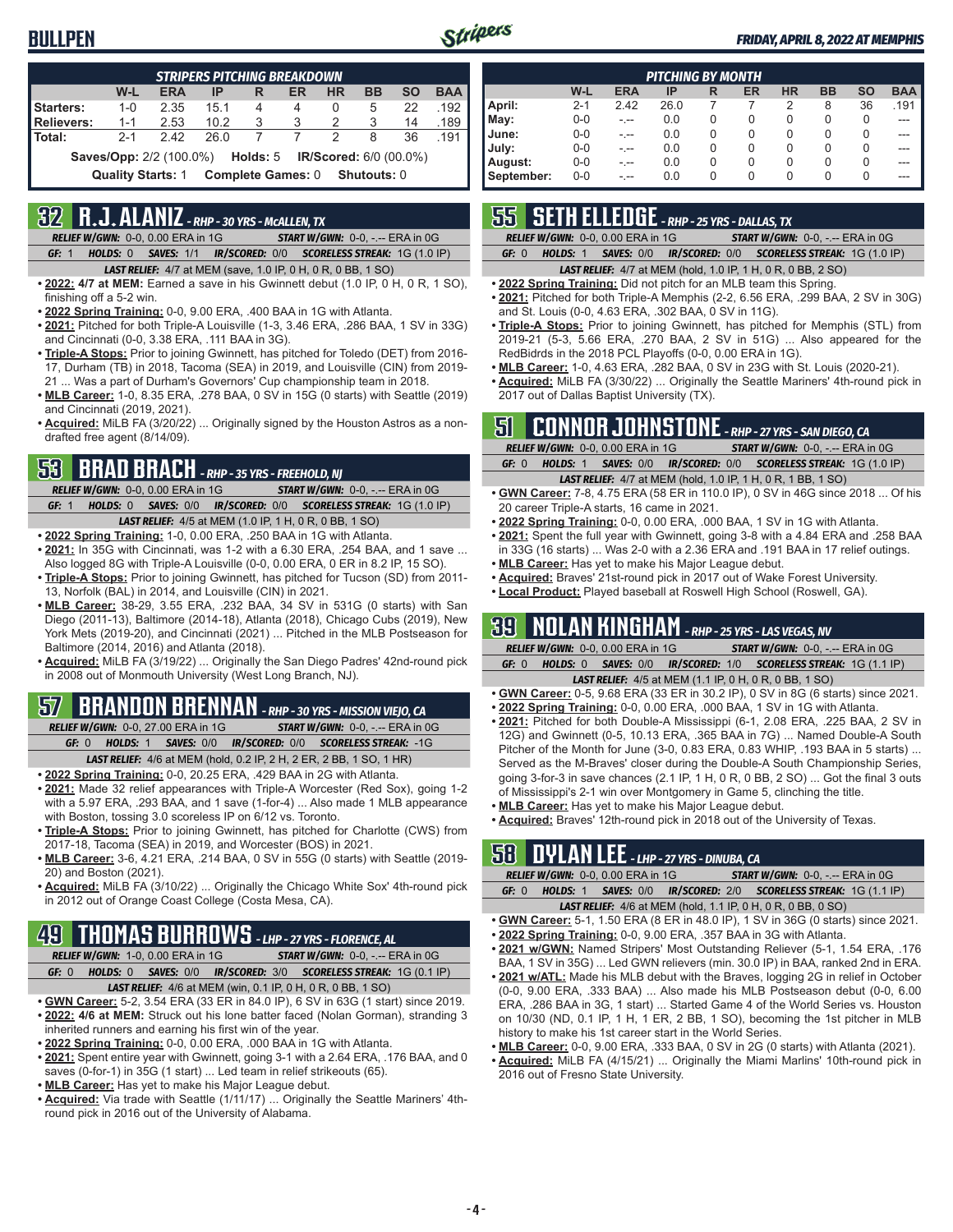## **BULLPEN**

## **56 BRANDYN SITTINGER** *- LHP - 27 YRS - ELYRIA, OH*

*RELIEF W/GWN:*0-0, 0.00 ERA in 0G *START W/GWN:*0-0, -.-- ERA in 0G *GF:*0 *HOLDS:*1 *SAVES:*0/0 *IR/SCORED:*0/0 *SCORELESS STREAK:*1G (1.0 IP) *LAST RELIEF:*4/6 at MEM (hold, 1.0 IP, 0 H, 0 R, 3 SO)

- **• 2022 Spring Training:** 0-0, 11.57 ERA, .333 BAA in 3G with Atlanta.
- **• 2021:** Split time between Double-A Amarillo (0-1, 3.94 ERA, .196 BAA, 1 SV in 12G) and Triple-A Reno (1-1, 4.24 ERA, .209 BAA, 4 SV in 23G) of the Arizona organization ... Also made his MLB debut (0-1, 7.71 ERA, .294 BAA, 0 SV in 5G).
- **• Triple-A Stops:** Prior to joining Gwinnett, had only pitched with Reno in 2021.
- **• MLB Career:** 0-1, 7.71 ERA, .294 BAA, 0 SV in 5G (0 starts) with Arizona (2021). **• Acquired:** MiLB FA (2/20/22) ... Originally the Detroit Tigers' 17th-round pick in 2016 out of Ashland University (Ashland, OH).

## **59 MICHAEL TONKIN** *- RHP - 32 YRS - GLENDALE, CA*

- *RELIEF W/GWN:*0-0, 0.00 ERA in 1G *START W/GWN:*0-0, -.-- ERA in 0G *GF:*1 *HOLDS:*0 *SAVES:*1/1 *IR/SCORED:*0/0 *SCORELESS STREAK:*1G (1.0 IP) *LAST RELIEF:*4/6 at MEM (save, 1.0 IP, 1 H, 0 R, 0 BB, 1 SO)
- **• 2022: 4/6 at MEM:** In his first outing in affiliated MiLB since 2019 (with Triple-A Reno), earned a save in his Stripers debut (1.0 IP, 1 H, 0 R, 1 SO in 5-3 win).
- **• 2022 Spring Training:** 0-0, 0.00 ERA, .000 BAA in 3G with Atlanta.
- **• 2021:** Pitched for the Long Island Ducks of the Atlantic League (2-1, 0.53 ERA, 9 SV in 16G), Tijuana of the Mexican League (2-1, 2.00 ERA in 6G), and Aguilas of the Dominican Winter League (1-0, 0.68 ERA in 13G).
- **• Triple-A Stops:** Before joining Gwinnett, pitched for Rochester (MIN) from 2013- 17, San Antonio (MIL) in 2019, and Reno (ARI) in 2019.
- **• MLB Career:** 3-3, 4.43 ERA, .269 BAA, 0 SV in 141G with Minnesota (2013-17).
- **• Acquired:** MiLB FA (1/11/22) ... Originally the Minnesota Twins' 30th-round pick in 2008 out of Palmdale High School (CA).

## **54 NICK VINCENT** *- RHP - 35 YRS - POWAY, CA*

*RELIEF W/GWN:*0-1, 9.00 ERA in 1G *START W/GWN:*0-0, -.-- ERA in 0G *GF:*0 *HOLDS:*0 *SAVES:*0/0 *IR/SCORED:*0/0 *SCORELESS STREAK:*-1G *LAST RELIEF:*4/5 at MEM (loss, 1.0 IP, 1 H, 1 R, 1 ER, 1 HR, 2 SO)

- **• 2022 Spring Training:** 0-0, 54.00 ERA, .714 BAA in 1G with Atlanta.
- **• 2021:** Opened the season with the Texas Rangers, pitching for Triple-A Round Rock (0-0, 4.11 ERA, .273 BAA in 15G) ... Released on 6/22 ... Signed by the Minnesota Twins on 6/23 and joined Triple-A St. Paul (3-1, 4.55 ERA, .228 BAA, 6 SV in 24G)) ... Had his contract selected on 8/10 and logged 7G for the Twins (1-0, 0.71 ERA, .146 BAA, 0 SV).
- **• Triple-A Stops:** Prior to joining Gwinnett, has pitched for 7 Triple-A teams: Portland (SD, 2008), Tucson (SD, 2012-13), El Paso (SD, 2015), Sacramento (SF, 2019), Lehigh Valley (PHI, 2019), Round Rock (TEX, 2021), and St. Paul (MIN, 2021).
- **• MLB Career:** 23-23, 3.30 ERA, .236 BAA, 7 SV in 412G with San Diego (2012-15), Seattle (2016-18), San Francisco (2019), Philadelphia (2019), Miami (2020), and Minnesota (2021).

**• Acquired:** MiLB FA (3/16/22) ... Originally the San Diego Padres' 18th-round pick in 2008 out of Cal State Long Beach.

## **71 JACOB WEBB** *- RHP - 28 YRS - RIVERSIDE, CA*

|                          | <b>RELIEF W/GWN: 0-0, -.-- ERA in 0G/</b> | <b>START W/GWN: <math>0-0</math>.</b> -.-- ERA in $0G$         |
|--------------------------|-------------------------------------------|----------------------------------------------------------------|
| GF: 0<br><b>HOLDS:</b> 0 |                                           | <b>SAVES:</b> 0/0 IR/SCORED: 0/0 SCORELESS STREAK: 0G (0.0 IP) |
|                          | <b>LAST RELIEF: N/A</b>                   |                                                                |

- **• GWN Career:** 3-5, 3.68 ERA (27 ER in 66.0 IP), 18 SV in 64G since 2018.
- **• 2022 Spring Training:** Did not pitch in MLB camp for Atlanta.
- **• 2021:** Appeared with both Gwinnett (1-2, 3.00 ERA, .193 BAA, 6 SV in 24G) and Atlanta (5-4, 4.19 ERA, .279 BAA, 1 SV in 34G) ... His 6 SV for the Stripers were T-10th in the Triple-A East ... Pitched in 2G for the Braves during the NLCS vs. the LA Dodgers (0-0, 21.60 ERA, 4 ER in 1.2 IP).
- **• MLB Career:** 9-4, 2.47 ERA, .240 BAA, 3 SV in 78G with Atlanta (2019-21).
- **• Acquired:** Braves' 18th-round pick in 2014 out of Tabor College (Hillsboro, KS).

|                | <b>PITCHER AWARDS &amp; HONORS</b> |              |                |        | <b>SCORELESS INNINGS STREAKS (15-PLUS INNINGS)</b> |              |
|----------------|------------------------------------|--------------|----------------|--------|----------------------------------------------------|--------------|
| <b>Pitcher</b> | <b>Award/Date</b>                  | <b>Stats</b> | <b>Pitcher</b> | Length | <b>Dates</b>                                       | <b>Stats</b> |
|                |                                    |              |                |        |                                                    |              |
|                |                                    |              |                |        |                                                    |              |
|                |                                    |              |                |        |                                                    |              |
|                |                                    |              |                |        |                                                    |              |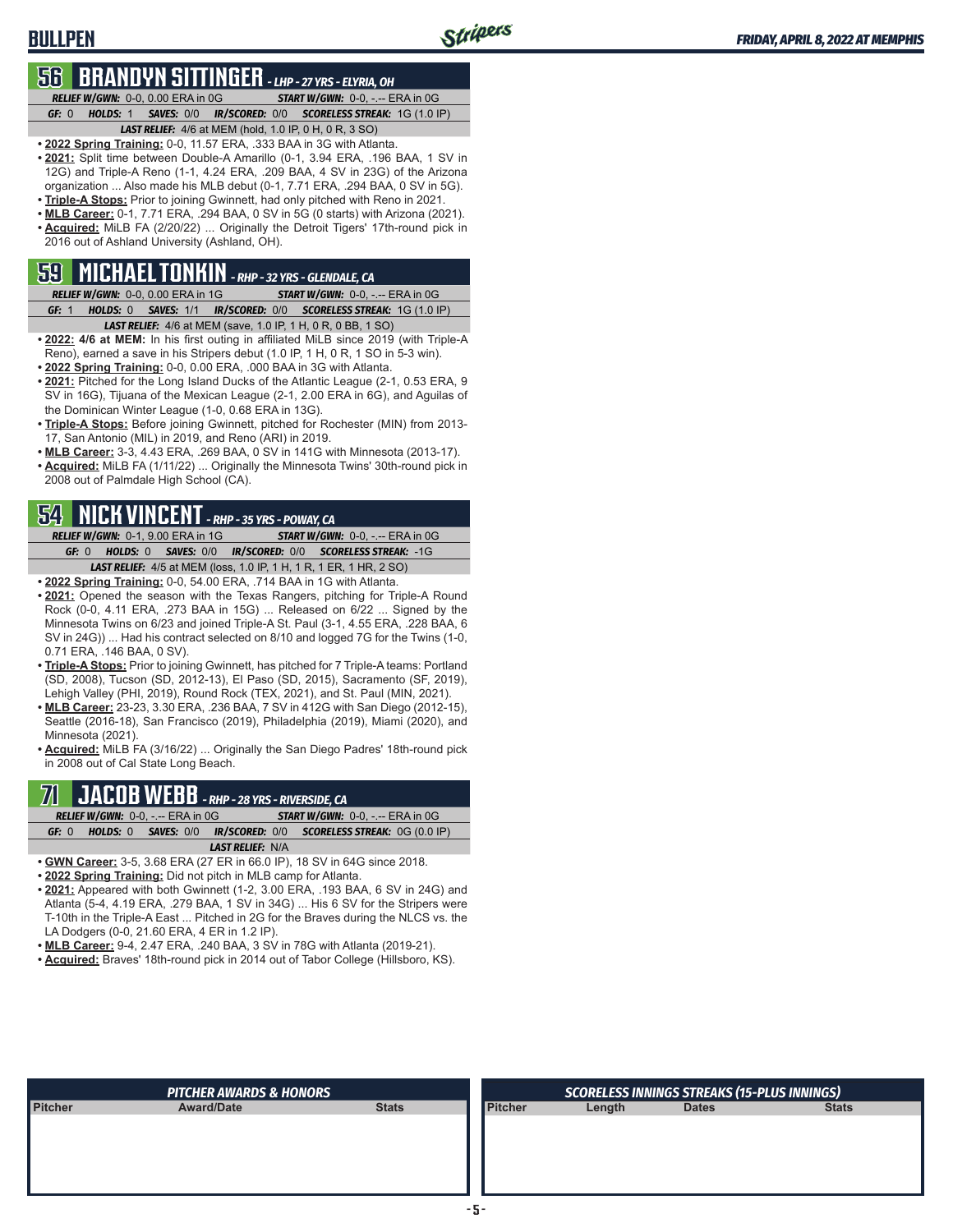# **9 RYAN CASTEEL** *- C - 30 YRS - CHATTANOOGA, TN*

*SEASON WITH GWN:*.000, 0 HR, 0 RBI, 0 SB, .250 OPS *HIT STREAK:* -1G (0-3)

**BATTERS**

*4/7 at MEM:*0-3, R *ROAD TRIP:* .000 (0-3) **• 2022 Spring Training:** Did not play in Atlanta's MLB camp.

- **• 2021:** Spent the entire year with Gwinnett, batting .224 (6 2B, 8 HR, 13 R, 28 RBI, .716 OPS) in 68G ... Led the club in pinch-hit at-bats (28) and hits with the bases loaded (4-for-6, .667, 2 2B, 1 HR, 12 RBI, 2.125 OPS).
- **• GWN Career:** .220 (35-for-159), 6 2B, 0 3B, 8 HR, 28 RBI in 69G since 2021.
- **• Triple-A Stops:** Prior to joining Gwinnett, played for Albuquerque (COL) from 2015-16.
- **• MLB Career:** Has yet to make his Major League debut.
- **• Acquired:** MiLB FA (11/29/21) ... On his 3rd contract with Atlanta (also signed on 1/24/19 and 3/14/21) ... Originally the Colorado Rockies' 17th-round pick in 2010 out of Cleveland State Community College (Cleveland, TN).

# **15 JUSTIN DEAN** *- OF - 25 YRS - MAULDIN, SC*

*SEASON WITH GWN:*.125, 0 HR, 0 RBI, 1 SB, .489 OPS *HIT STREAK:* 1G (1-3)

*4/7 at MEM:*1-3, SB *ROAD TRIP:* .125 (1-8), SB

- **• 2022: 4/7 at MEM:** Notched his first career Triple-A hit and steal (1-for-3).
- **• 2022 Spring Training:** .000 (0-for-7, 2 R, 2 RBI) in 5G with Atlanta. **• 2021:** Spent the entire year with Double-A Mississippi, batting .237 (14 2B, 4 3B, 8 HR, 60 R, 34 RBI, 29 SB, .709 OPS) in 99G ... In the Double-A South Championship Series, hit .333 (2 2B, 6 R, 2 RBI, 2 SB) in 5G.
- **• Triple-A Stops:** Is making his Triple-A debut in 2022.
- **• MLB Career:** Has yet to make his Major League debut.
- **• Award Winner:** Was Class-A Rome's Player of the Year in 2019 (.284, 18 2B, 9 3B, 9 HR, 85 R, 46 RBI, 47 SB, .817 OPS in 109G).
- **• Acquired:** Braves' 17th-round pick in 2018 out of Lenoir-Rhyne University (NC).

# **12 TRAVIS DEMERITTE** *- OF - 27 YRS - NEW YORK, NY*

*SEASON WITH GWN:*.250, 0 HR, 0 RBI, 0 SB, .725 OPS *HIT STREAK:* -1G (0-4)

- *4/7 at MEM:*0-4 *ROAD TRIP:* .250 (3-12) **• GWN Career:** .284 (175-for-617), 45 2B, 2 3B, 41 HR, 130 RBI, 11 SB, .938 OPS in 180G since 2019 ... Has reached base safely in 153 of 180G (85.0%) with the Stripers ... Was an International League Midseason All-Star in 2019.
- **• 2022 Spring Training:** .188 (3-for-16, 1 R) in 7G with Atlanta.
- **• 2021:** In an injury-shortened 2nd season with Gwinnett, hit .282 (15 2B, 21 HR, 51 R, 57 RBI, 7 SB, .938 OPS) in 81G ... His 21 homers led the club and ranked T-7th in the Triple-A East ... Became the 3rd player in Gwinnett history with multiple 20-homer seasons, joining Stefan Gartrell (2011-12) and Ernesto Mejia (2012-13). **• Alright, We're Slammin':** Has 6 career grand slams, 4 with Gwinnett (3 in 2021).
- **• MLB Career:** .217, 8 2B, 2 3B, 3 HR, 14 RBI, 3 SB in 66G with Detroit (2019-20).
- **• Acquired:** Claimed off waivers from Detroit (2/12/21) for his 2nd stint with Atlanta (acquired via trade with Texas on 7/27/16) ... Originally the Rangers' 1st-round pick (30th overall) in 2013 out of Winder-Barrow High School (Winder, GA).

# **1 RYAN GOINS** *- INF - 34 YRS - TEMPLE, TX*

*SEASON WITH GWN:*.000, 0 HR, 0 RBI, 0 SB, .000 OPS *HIT STREAK:* -2G (0-9) *4/7 at MEM:*0-5 *ROAD TRIP:* .000 (0-9)

- **• GWN Career:** .227 (70-for-309), 9 2B, 1 3B, 6 HR, 35 RBI in 93G since 2021. **• 2022 Spring Training:** .188 (3-for-16, 1 2B, 1 R, 1 RBI) in 11G with Atlanta.
- **• 2021:** Spent the entire year with Gwinnett, batting .233 (9 2B, 1 3B, 6 HR, 27 R, 35 RBI, 3 SB, .635 OPS) in 91G ... Played for Team Mexico in the Tokyo Olympics (.250, 1-for-4, R, 2 RBI in 2G).
- **• Triple-A Stops:** Prior to joining Gwinnett, played for Buffalo (TOR) from 2013-16, Lehigh Valley (PHI) in 2018, and Charlotte (CWS) in 2019 ... Was an International League Midseason All-Star with Charlotte in 2019.
- **• MLB Career:** .228, 71 2B, 12 3B, 22 HR, 158 RBI in 555G with Toronto (2013-17), Kansas City (2018), Chicago White Sox (2019-20) ... Played for Toronto in 2015- 16 Postseasons (.146, 1 HR, 5 RBI in 14G).
- **• Acquired:** MiLB FA (3/13/22), his 2nd deal with Atlanta (also signed on 2/25/21) Originally the Toronto Blue Jays' 4th-round pick in 2009 out of Dallas Baptist University (Dallas, TX).

## **33 YARIEL GONZALEZ** *- INF - 27 YRS - MAYAGUEZ, PUERTO RICO SEASON WITH GWN:*.125, 0 HR, 1 RBI, 0 SB *HIT STREAK:* -1G (0-4)

*4/7 at MEM:*DNP *ROAD TRIP:* .125 (1-8), RBI

- **• 2022 Spring Training:** .333 (2-for-6, 2 R) in 5G with Atlanta.
- **• 2021:** Split the season between Double-A Erie (.365, 3 HR, 12 RBI, 1.001 OPS in 14G) and Triple-A Toledo (.259, 14 HR, 51 RBI, .781 OPS in 78G) of the Detroit Tigers organization.
- **• Triple-A Stops:** Prior to joining Gwinnett, played for Memphis (STL) in 2019 and Toledo (DET) in 2021.
- **• MLB Career:** Has yet to make his Major League debut.
- **• Acquired:** MiLB FA (12/15/21) ... Originally signed by the St. Louis Cardinals as a NDFA (6/16/16) out of Mayaguez, Puerto Rico.

# **5 PHIL GOSSELIN** *- INF - 33 YRS - BRYN MAWR, PA*

# *SEASON WITH GWN:*.333, 0 HR, 1 RBI, 0 SB, .846 OPS *HIT STREAK:* 2G (4-9)

*4/7 at MEM:*1-4, RBI *ROAD TRIP:* .333 (4-12), RBI

- **• GWN Career:** .296 (259-for-876), 52 2B, 8 3B, 12 HR, 83 RBI, 7 SB in 238G from 2013-14, 2018, and 2022 ... Set Gwinnett record for single-season batting average in 2014 (.344), earning team MVP and IL Postseason All-Star honors.
- **• 2022 Spring Training:** .125 (1-for-8) in 4G with Atlanta.
- **• 2021:** Spent the entire year with the LA Angels, batting .261 (14 2B, 7 HR, 47 RBI, 4 SB) in 104G ... His 90 hits were an MLB career high.
- **• Triple-A Stops:** In addition to Gwinnett, has also played for Reno (ARI) in 2015), Round Rock (TEX) in 2017, Indianapolis (PIT) in 2017, Louisville (CIN) in 2018), and Lehigh Valley (PHI) in 2019.
- **• MLB Career:** .261, 49 2B, 2 3B, 17 HR, 101 RBI, 11 SB in 463G with Atlanta (2013-15), Arizona (2015-16), Texas (2017), Pittsburgh (2017), Cincinnati (2018), Philadelphia (2019-20), and LA Angels (2021).
- **• Acquired:** MiLB FA (3/19/22) ... Originally the Atlanta Braves' 5th-round pick in 2010 out of the University of Virginia ... Traded to Arizona in the deal that brought in RHP Touki Toussaint (6/20/15).

# **18 GREYSON JENISTA** *- OF - 25 YRS - LAWRENCE, KS*

## *SEASON WITH GWN:*.222, 1 HR, 1 RBI, 0 SB, .778 OPS *HIT STREAK:* 1G (2-4)

*4/7 at MEM:*2-4, HR, R, RBI *ROAD TRIP:* .222 (2-9), HR, RBI **• 2022: 4/7 at MEM:** Tallied his first career Triple-A hit and RBI with a solo homer to

- deep CF (2-for-4, RBI).
- **• 2022 Spring Training:** .000 (0-for-6, 1 RBI) in 4G with Atlanta.
- **• 2021:** Spent the entire year with Double-A Mississippi, batting .216 (7 2B, 2 3B, 19 HR, 45 R, 42 RBI, 7 SB, .808 OPS) in 89G ... Ranked among Double-A South leaders in homers (6th), walks (7th, 51), slugging (10th, .465), and OPS (10th) ... In the Double-A South Championship Series, hit .167 (3 HR, 3 RBI) in 5G ... His solo homer in Game 5 on 9/26 vs. Montgomery was the difference in a 2-1 win.
- **• Triple-A Stops:** Is making his Triple-A debut in 2022.
- **• MLB Career:** Has yet to make his Major League debut.
- **• Acquired:** Braves' 2nd-round pick in 2018 out of Wichita State University (KS).

# **28 JOHN NOGOWSKI** *- INF - 29 YRS - TALLAHASSEE, FL*

*SEASON WITH GWN:*.444, 0 HR, 1 RBI, 1 SB, 1.171 OPS *HIT STREAK:* 2G (4-8) *4/7 at MEM:*2-3, 2B, 2 R, SB *ROAD TRIP:* .444 (4-9), RBI, SB

- **• 2022 Spring Training:** .294 (5-for-17, 1 2B, 3 R, 4 RBI) in 9G with Atlanta. **• 2021:** Played for 3 different Triple-A Teams (Memphis, Indianapolis, Sacramento) and 2 different MLB teams (St. Louis, Pittsburgh) ... Combined to bat .211 (7 2B, 6
- HR, 29 RBI, 6 SB) in 64G in MiLB ... In 52G in MLB, hit .233 (7 2B, 1 HR, 14 RBI). **• Triple-A Stops:** Prior to joining Gwinnett, has played for Memphis (STL) in 2019
- and 2021, Indianapolis (PIT) in 2021, and Sacramento (SF) in 2021. **• MLB Career:** .233, 7 2B, 0 3B, 1 HR, 14 RBI, 0 SB in 52G with St. Louis (2020-21) and Pittsburgh (2021).
- **• Acquired:** Claimed from San Francisco in the 2021 Rule 5 Draft ... Originally the Oakland Athletics' 34th-round pick in 2014 out of Florida State University.

# **7 ARDEN PABST** *- C - 27 YRS - LOS ANGELES, CA*

*SEASON WITH GWN:*.---, 0 HR, 0 RBI, 0 SB, .--- OPS *HIT STREAK:* 0G (0-0) *4/7 at MEM:*DNP *ROAD TRIP:* .000 (0-0)

- **• 2022 Spring Training:** .000 (0-for-1) in 1G with Atlanta. **• 2021:** Spent the entire season with Double-A Altoona (PIT), batting .194 (7 2B, 7
- HR, 28 RBI) in 62G ... Also pitched once (0.00 ERA, 0 ER in 0.1 IP). **• Triple-A Stops:** Prior to joining Gwinnett, played 1G for Indianapolis (PIT) in 2018
- ... Debuted on 6/24/18 vs. Durham (2-for-3, R).
- **• MLB Career:** Has yet to make his Major League debut.
- **• Acquired:** MiLB FA (3/8/22) ... Originally the Pittsburgh Pirates' 12th-round pick in 2016 out of Georgia Tech (Atlanta, GA).

## **8 BRADEN SHEWMAKE** *- INF - 24 YRS - WYLIE, TX SEASON WITH GWN:*.417, 1 HR, 1 RBI, 1 SB, 1.084 OPS *HIT STREAK:* -1G (0-4)

*4/7 at MEM:*0-4 *ROAD TRIP:* .417 (5-12), HR, RBI, SB

- **• Prospecting:** Entering 2022, ranked the Braves' No. 6 prospect by MLB.com.
- **• 2022: 4/5 at MEM:** Went 2-for-4 with a stolen base in his Triple-A debut ... **4/6 at MEM:** Blasted his first career Triple-A homer (solo) in 3-for-5 effort.
- **• 2022 Spring Training:** .000 (0-for-9, 1 R, 1 RBI) in 5G with Atlanta.
- **• 2021:** Spent the entire year with Double-A Mississippi, batting .228 (14 2B, 3 3B, 12 HR, 40 R, 40 RBI, 4 SB, .672 OPS) in 83G ... In the Double-A South Championship Series, hit .100 (2 R, 1 RBI) in 5G ... Named by MiLB.com as a Braves Organization All-Star.
- **• Triple-A Stops:** Is making his Triple-A debut in 2022.
- **• MLB Career:** Has yet to make his Major League debut.
- **• Acquired:** Braves' 1st-round pick (21st overall) in 2019 out of Texas A&M.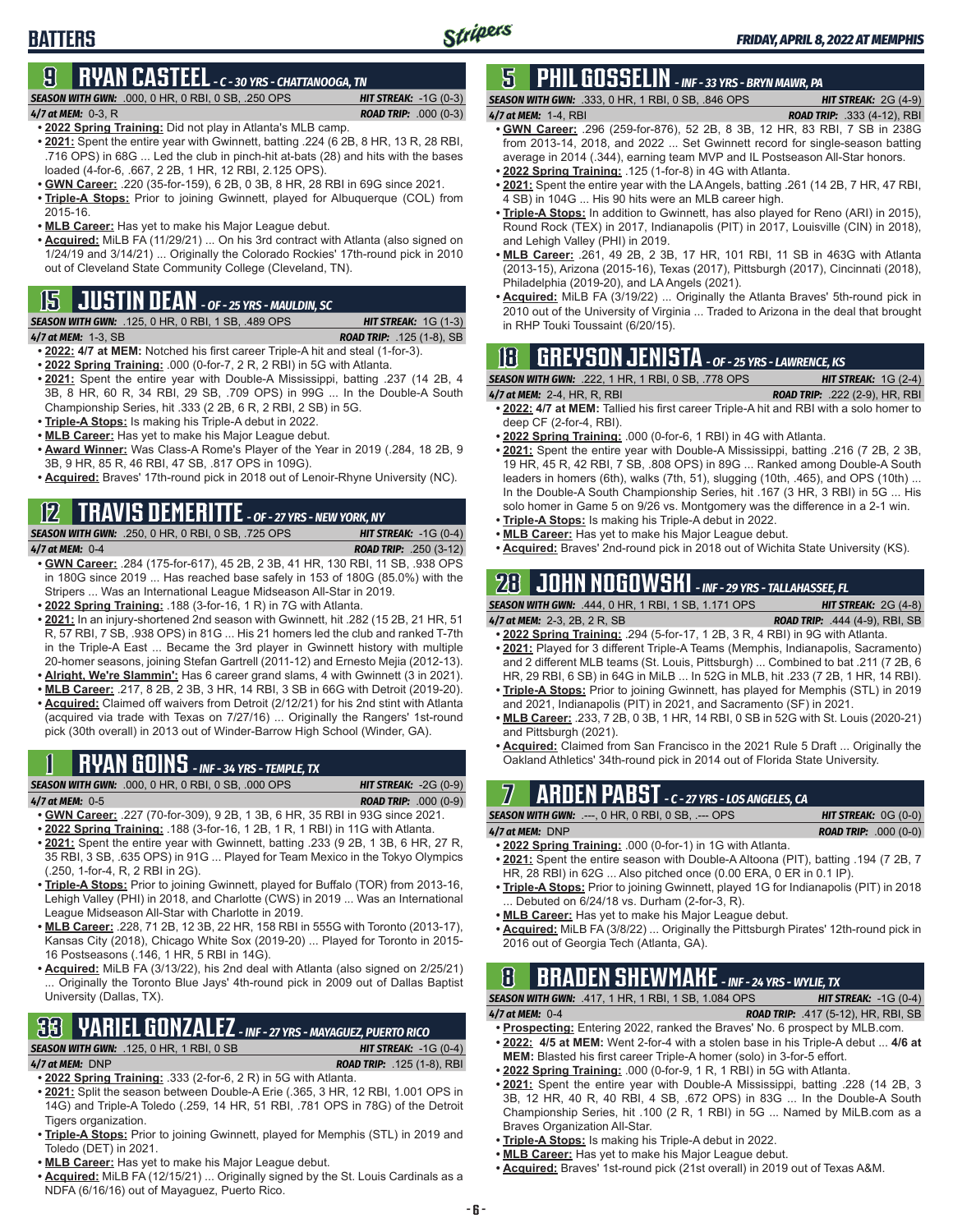# **14 CHADWICK TROMP** *- C - 26 YRS - ORANJESTAD, ARUBA*

# *SEASON WITH GWN:*.429, 1 HR, 1 RBI, 0 SB, 1.357 OPS *HIT STREAK:* 2G (3-7)

**BATTERS**

*4/7 at MEM:*DNP *ROAD TRIP:* .429 (2-4), HR, RBI **• 2022: 4/5 at MEM:** Tallied Gwinnett's first homer and RBI of the year (solo, off T.J.

- Zeuch) in 2-1 loss (2-for-4). **• GWN Career:** .238 (5-for-21), 0 2B, 0 3B, 1 HR, 1 RBI, 0 SB in 6G since 2021.
- **• 2022 Spring Training:** .400 (2-for-5, 1 2B, 2 R) in 4G with Atlanta.
- **• 2021:** Played 55G with Triple-A Sacramento (.224, 12 2B, 6 HR, 24 RBI) and 9G with San Francisco (.222, 1 HR, 2 RBI) ... DFA'd on 9/18, claimed by Atlanta on 9/21 ... Joined Gwinnett and hit .176 (0 XBH, 0 RBI) in 5G.
- **• Triple-A Stops:** Prior to joining Gwinnett, has played for Louisville (CIN) in 2015 and 2018-19, and Sacramento (SF) in 2021.
- **• MLB Career:** .215, 1 2B, 0 3B, 5 HR, 12 RBI, 0 SB in 33G with San Francisco (2020-21).
- **• Acquired:** Claimed off waivers from San Francisco (9/21/21) ... Originally signed by the Cincinnati Reds as a NDFA (1/24/13) out of Aruba.

# **4 PAT VALAIKA** *- INF - 29 YRS - VALENCIA, CA*

*SEASON WITH GWN:*.417, 2 HR, 5 RBI, 0 SB, 1.462 OPS *HIT STREAK:* 2G (5-59) *4/7 at MEM:*3-4, 2B, HR, 3 RBI *ROAD TRIP:* .417 (5-12), 2 HR, 5 RBI

- **• 2022: 4/6 at MEM:** Crushed go-ahead 2-run HR (1) in 5-3 win (2-for-5, 2 RBI) ...
- **4/7 at MEM:** Fell triple shy of the cycle (3-for-4, 2-run HR, 3 RBI) in 5-2 win.
- **• 2022 Spring Training:** .300 (3-for-10, 1 2B, 1 HR, 2 R, 3 RBI) in 7G with Atlanta. **• 2021:** Split the year between Baltimore (.201, 8 2B, 5 HR, 25 RBI, 1 SB in 91G)
- and Triple-A Norfolk (.225, 1 2B, 2 HR, 7 RBI in 22G). **• Triple-A Stops:** Prior to joining Gwinnett, has played for Albuquerque (COL) from 2016-19 and Norfolk (BAL) in 2021 ... Pacific Coast League All-Star in 2019.
- **• MLB Career:** .221, 34 2B, 1 3B, 30 HR, 92 RBI, 1 SB in 374G with Colorado (2016-19) and Baltimore (2020-21) ... Played in the MLB Postseason with the Rockies in 2017 and 2018 (.500, 1-for-2, 1 2B in 2G).
- **• Acquired:** MiLB FA (3/18/22) ... Originally the Colorado Rockies' 9th-round pick in 2013 out of UCLA.

| <b>TOTAL:</b> | 277, 5 HR, 832 OPS RISP: | 250, 2 HR, .887 OPS                                                      | <b>RUNS/INNING:</b> |  |                   | 1 2 3 4 5 6 7 8 9 X TOT |                     |  |  |  |
|---------------|--------------------------|--------------------------------------------------------------------------|---------------------|--|-------------------|-------------------------|---------------------|--|--|--|
|               |                          | Vs. LHP: $375, 2$ HR, 1.175 OPS RISP/20: $222, 0$ HR, .444 OPS Stripers: |                     |  |                   | 4 4 1 0 0 2             |                     |  |  |  |
| Vs. RHP:      |                          | 247, 3 HR, .721 OPS <b>LOADED:</b> 000, 0 HR, .167 OPS <b>Opponents:</b> |                     |  | $\Omega$ $\Omega$ |                         | $0 \quad 3 \quad 2$ |  |  |  |

|               |    |    |    |           |      |               | <b>HOME RUNS</b> |                                             |            | <b>MULTI-GAMES</b>       |           |
|---------------|----|----|----|-----------|------|---------------|------------------|---------------------------------------------|------------|--------------------------|-----------|
| <b>Player</b> | 1R | 2R | 3R | <b>GS</b> | Tot. | Off LH Off RH | Team W-L         | Last HR with Gwinnett (Regular Season)      | <b>Hit</b> | <b>RBI</b>               | <b>HR</b> |
| Casteel       |    |    |    |           |      |               | $0 - 0$          | 9/19/21 vs. NAS, 1R (RH Connor Sadzeck)     |            | -                        |           |
| Dean          |    |    |    |           |      |               | $0 - 0$          |                                             | -          | $\overline{\phantom{0}}$ |           |
| Demeritte     |    |    |    |           |      |               | $0 - 0$          | 9/29/21 vs. JAX, 2R (RH Nick Neidert)       |            | $\overline{\phantom{0}}$ |           |
| Goins         |    | -  |    |           |      |               | $0 - 0$          | 9/14/21 vs. NAS, 1R (RH Josh Lindblom)      |            | $\overline{\phantom{0}}$ |           |
| Gonzalez      |    |    | -  |           |      |               | $0 - 0$          | ---                                         |            | -                        |           |
| Gosselin      |    |    |    |           |      |               | $0 - 0$          | 8/25/18 at CLT, 2R (RH Asher Wojciechowski) |            | -                        |           |
| Jenista       |    |    | -  |           |      |               | $1 - 0$          | 4/7/22 at MEM, 1R (RH Johan Oviedo)         |            |                          |           |
| Nogowski      |    |    |    |           |      |               | $0 - 0$          |                                             |            | $\overline{\phantom{0}}$ |           |
| Pabst         |    |    |    |           |      |               | $0 - 0$          | ---                                         |            | $\overline{\phantom{a}}$ |           |
| Shewmake      |    | -  | -  |           |      |               | $1 - 0$          | 4/6/22 at MEM, 1R (LH Matthew Liberatore)   |            | -                        |           |
| Tromp         |    |    | -  |           |      |               | $0 - 1$          | 4/5/22 at MEM, 1R (RH T.J. Zeuch)           |            | $\overline{\phantom{0}}$ |           |
| Valaika       |    |    |    |           |      |               | $2 - 0$          | 4/7/22 at MEM, 2R (RH Johan Oviedo)         |            | c                        |           |
| Total:        |    |    |    |           | 5    |               |                  |                                             |            |                          |           |

| <b>HOME RUN VARIANTS</b>                   |         |      |     |              | <b>PINCH HITTERS</b> |              |              |                |            |             |           |
|--------------------------------------------|---------|------|-----|--------------|----------------------|--------------|--------------|----------------|------------|-------------|-----------|
| Back-to-Back Homers (0x):                  | Player  | AVG. | AB. | $\mathsf{R}$ | H                    | 2B           | 3B           | H <sub>R</sub> | <b>RBI</b> | <b>BB</b>   | <b>SO</b> |
| $---$                                      | Jenista | .000 |     | 0            | 0                    | $\Omega$     | $\mathbf{0}$ | $\mathbf 0$    | $\Omega$   | $\mathbf 0$ |           |
| Back-to-Back-to-Back Homers (0x):<br>$---$ |         |      |     |              |                      |              |              |                |            |             |           |
|                                            |         |      |     |              |                      |              |              |                |            |             |           |
| Pinch-Hit Homers (0x):<br>$---$            |         |      |     |              |                      |              |              |                |            |             |           |
| Leadoff (Game) Homers (0x):                |         |      |     |              |                      |              |              |                |            |             |           |
| ---                                        |         |      |     |              |                      |              |              |                |            |             |           |
| Walk-Off Homers (0x):                      |         |      |     |              |                      |              |              |                |            |             |           |
| $---$                                      |         |      |     |              |                      |              |              |                |            |             |           |
|                                            | Totals: | .000 |     | $\mathbf{0}$ | 0                    | <sup>0</sup> | 0            | 0              |            | 0           |           |

| <b>STRIPERS BATTING BY MONTH</b>                         |              |   |    |    |           |            |              |            |            | <b>HITTER AWARDS &amp; HONORS</b> |                                        |                     |              |              |
|----------------------------------------------------------|--------------|---|----|----|-----------|------------|--------------|------------|------------|-----------------------------------|----------------------------------------|---------------------|--------------|--------------|
|                                                          | <b>AVG</b>   | G | 2B | 3B | <b>HR</b> | <b>RBI</b> | <b>SB</b>    | <b>OBP</b> | <b>SLG</b> | <b>OPS</b>                        | Player                                 | <b>Award/Date</b>   |              | <b>Stats</b> |
| April:<br>May:<br>June:<br>July<br>August:<br>September: | .277         | 3 | 5  | 0  | 5         | 11         | 3            | .357       | .475       | .832                              |                                        |                     |              |              |
| <b>HITTING STREAKS (10-PLUS GAMES)</b>                   |              |   |    |    |           |            |              |            |            |                                   | <b>ON-BASE STREAKS (15-PLUS GAMES)</b> |                     |              |              |
| Player                                                   | Length/Dates |   |    |    |           |            | <b>Stats</b> |            |            |                                   | <b>Player</b>                          | <b>Length/Dates</b> | <b>Stats</b> |              |
|                                                          |              |   |    |    |           |            |              |            |            |                                   |                                        |                     |              |              |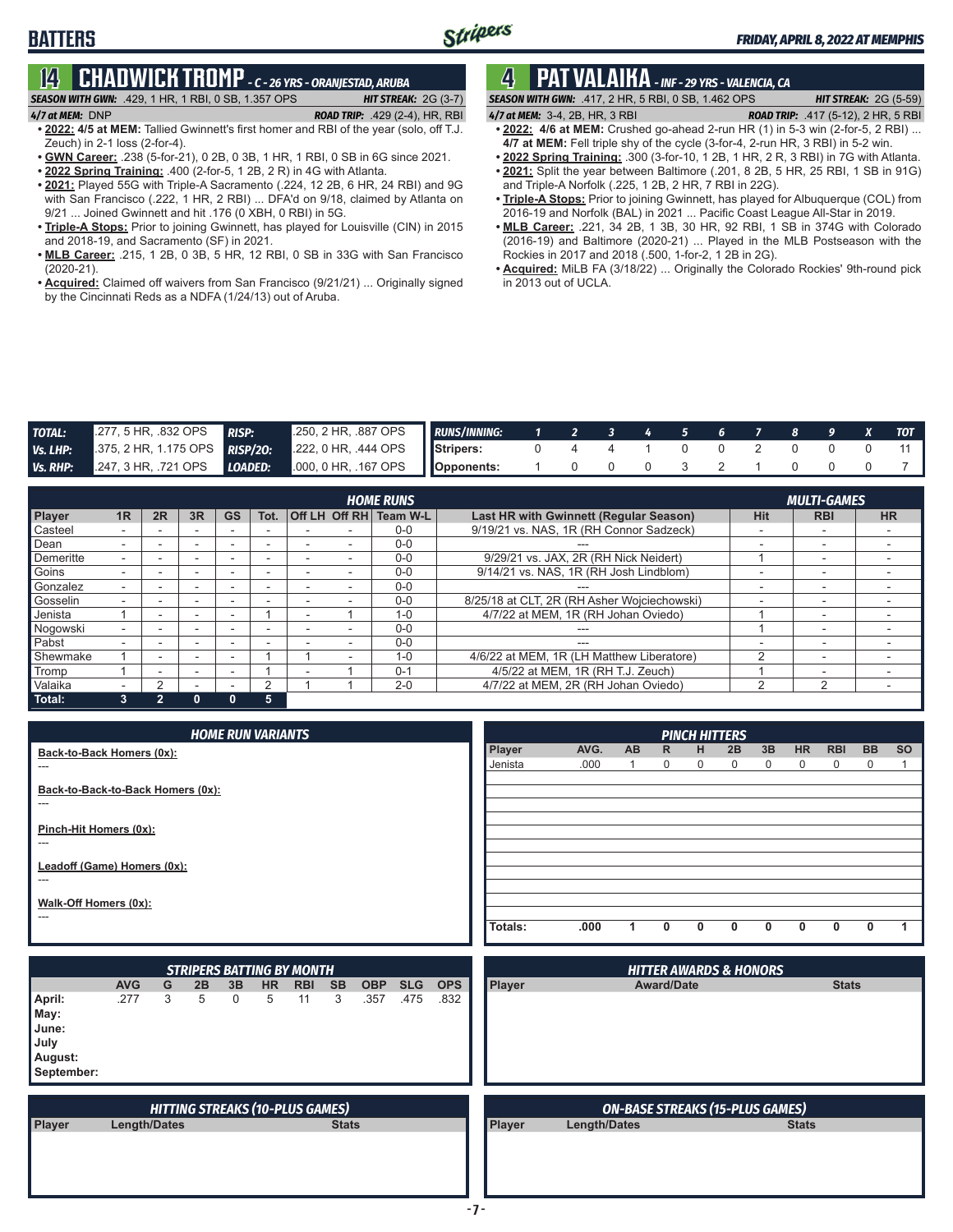## **SEASON SUMMARY**



## **TEAM HIGHS & LOWS**

| <b>OFFENSE:</b>                                                   |  |
|-------------------------------------------------------------------|--|
|                                                                   |  |
|                                                                   |  |
|                                                                   |  |
|                                                                   |  |
|                                                                   |  |
|                                                                   |  |
|                                                                   |  |
|                                                                   |  |
|                                                                   |  |
|                                                                   |  |
|                                                                   |  |
|                                                                   |  |
|                                                                   |  |
|                                                                   |  |
|                                                                   |  |
|                                                                   |  |
|                                                                   |  |
| <b>PITCHING:</b>                                                  |  |
|                                                                   |  |
|                                                                   |  |
| Most Runs Allowed, Inning2 (2x, last: 5th Inning, 4/7 at Memphis) |  |
|                                                                   |  |
|                                                                   |  |
|                                                                   |  |
|                                                                   |  |
|                                                                   |  |
|                                                                   |  |
|                                                                   |  |
|                                                                   |  |
| <b>BEERISE</b>                                                    |  |

### **DEFENSE:**

## **TEAM MISCELLANEOUS**

## **INDIVIDUAL HIGHS & LOWS**

### **HITTING (GAME):** Hits .................................................................. 3 (3x, last: Valaika, 4/7 at Memphis) Runs .............................................................2 (2x, last: Nogowski, 4/7 at Memphis) Doubles ...........................................1 (5x, last: Nogowski/Valaika, 4/7 at Memphis) Triples ...............................................................................................................None Home Runs..........................................1 (5x, last: Jenista/Valaika, 4/7 at Memphis) Extra-Base Hits..............................................................2 (Valaika, 4/7 at Memphis) Total Bases....................................................................7 (Valaika, 4/7 at Memphis) RBI.................................................................................3 (Valaika, 4/7 at Memphis) Strikeouts..........................................................3 (3x, last: Jenista, 4/6 at Memphis) Walks...................................................................2 (2x, last: Dean, 4/6 at Memphis) Hit-by-Pitch..........................................................1 (2x, last: Dean, 4/7 at Memphis) Stolen Bases ......................................1 (3x, last: Dean/Nogowski, 4/7 at Memphis) Caught Stealing ................................................................................................None

### **PITCHING (GAME):**

| None |
|------|
|      |
| None |
|      |
|      |

### **DEFENSE (GAME):**

## **STREAKS**

| <b>OFFENSIVE (LONGEST IN 2022 ONLY):</b> |  |
|------------------------------------------|--|
|                                          |  |
|                                          |  |
|                                          |  |
|                                          |  |
|                                          |  |

### **PITCHING (LONGEST IN 2022 ONLY):**

## **LAST TIME IT HAPPENED (GWINNETT REGULAR-SEASON HISTORY)**

### **INDIVIDUAL OFFENSE:**

|                             | Never                                                                      |
|-----------------------------|----------------------------------------------------------------------------|
|                             |                                                                            |
|                             |                                                                            |
|                             |                                                                            |
|                             |                                                                            |
|                             |                                                                            |
|                             |                                                                            |
|                             | Homers, Both Sides of Plate Drew Waters (5/18/21 at Nashville)             |
|                             |                                                                            |
|                             |                                                                            |
|                             | Back-to-Back-to-Back Homers  Arcia/Camargo/Demeritte (5/8/21 at Charlotte) |
|                             |                                                                            |
|                             |                                                                            |
|                             |                                                                            |
|                             |                                                                            |
|                             |                                                                            |
|                             |                                                                            |
|                             |                                                                            |
|                             |                                                                            |
|                             |                                                                            |
|                             |                                                                            |
| <b>INDIVIDUAL PITCHING:</b> |                                                                            |
|                             |                                                                            |

| 9.0-Inning No-Hitter (Comb.) Wooten/Marksberry/Ramirez (6/30/16 at Louisville) |  |
|--------------------------------------------------------------------------------|--|
|                                                                                |  |
|                                                                                |  |
|                                                                                |  |
| 21 Consecutive Saves Converted Jairo Asencio (9/6/09-8/8/11)                   |  |
| 25.0-Inning Scoreless Streak Stephen Marek, 25.1 IP (6/6/10-8/2/10)            |  |
|                                                                                |  |

| <b>TEAM OFFENSE:</b>  |  |
|-----------------------|--|
|                       |  |
|                       |  |
|                       |  |
|                       |  |
|                       |  |
|                       |  |
|                       |  |
|                       |  |
|                       |  |
|                       |  |
|                       |  |
|                       |  |
|                       |  |
|                       |  |
| <b>TEAM PITCHING:</b> |  |
|                       |  |
|                       |  |

| No-Hitter …………………………………………………………………………………6/30/16 at Louisville |  |
|----------------------------------------------------------------|--|
|                                                                |  |
|                                                                |  |
|                                                                |  |
|                                                                |  |
|                                                                |  |

### **TEAM DEFENSE:**

| Turn a Triple Play 6/5/21 vs. Jacksonville (Camargo-Kipnis-Snider) |
|--------------------------------------------------------------------|
|                                                                    |

## **TEAM MISCELLANEOUS:**<br>18-Run Margin of Victory....